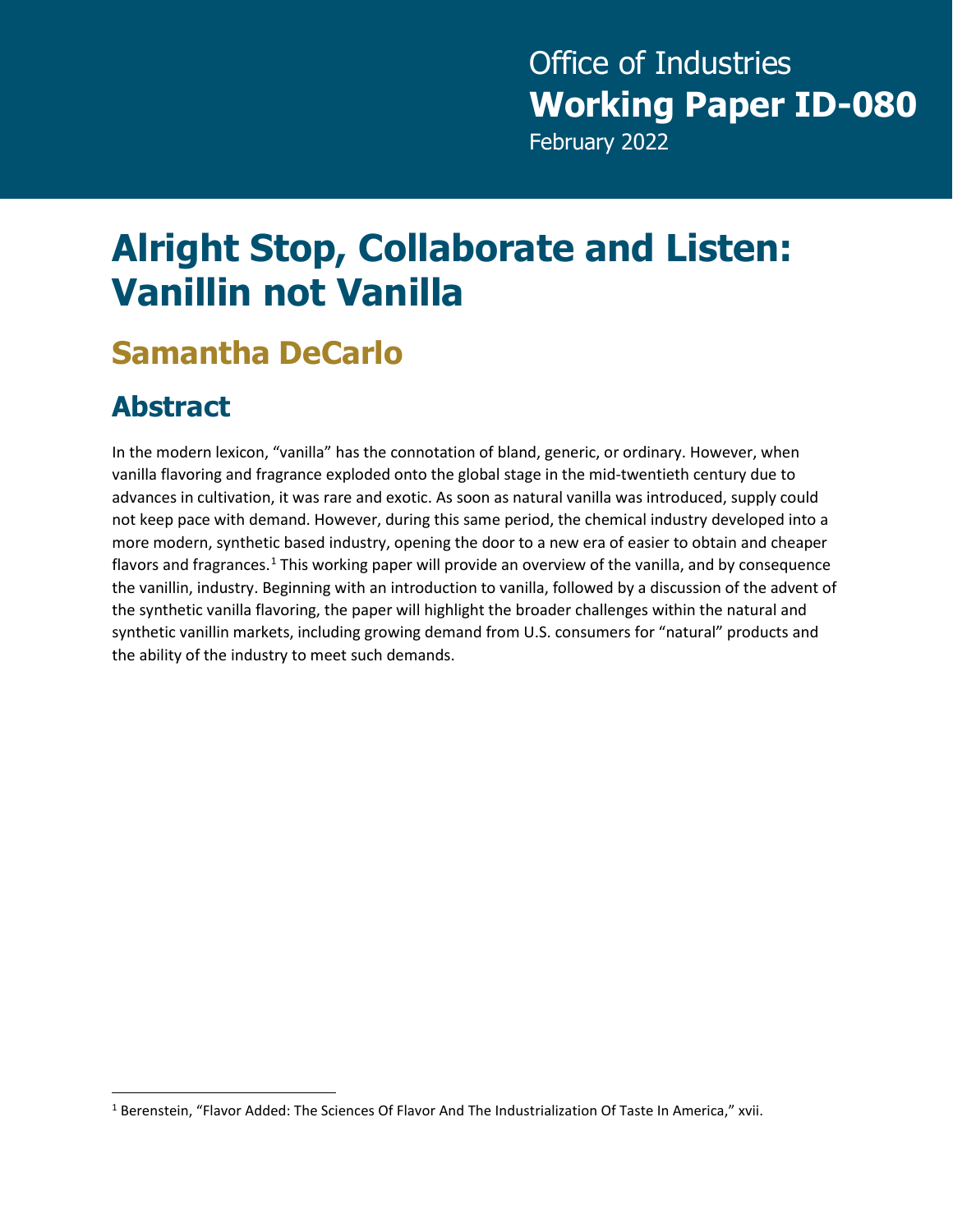#### **Alright Stop, Collaborate and Listen: Vanillin not Vanilla**

#### **Samantha DeCarlo**

Office of Industries U.S. International Trade Commission (USITC) January 2022

The author is staff with the Office of Industries of the U.S. International Trade Commission (USITC). Office of Industries working papers are the result of the ongoing professional research of USITC staff. Working papers are circulated to promote the active exchange of ideas between USITC staff and recognized experts outside the USITC, and to promote professional development of office staff by encouraging outside professional critique of staff research.

This paper represents solely the views of the author and is not meant to represent the views of the U.S. International Trade Commission or any of its Commissioners. Please direct all correspondence to Samantha DeCarlo, Office of Industries, U.S. International Trade Commission, 500 E Street, SW, Washington, DC 20436, telephone: 202-205-3165, email: [Samantha.decarlo@usitc.gov.](mailto:Samantha.decarlo@usitc.gov)

The author would like to thank Heidi Colby-Oizumi for providing constructive comments and guidance, and Gwenetta Duvall and Trina Chambers for their production support.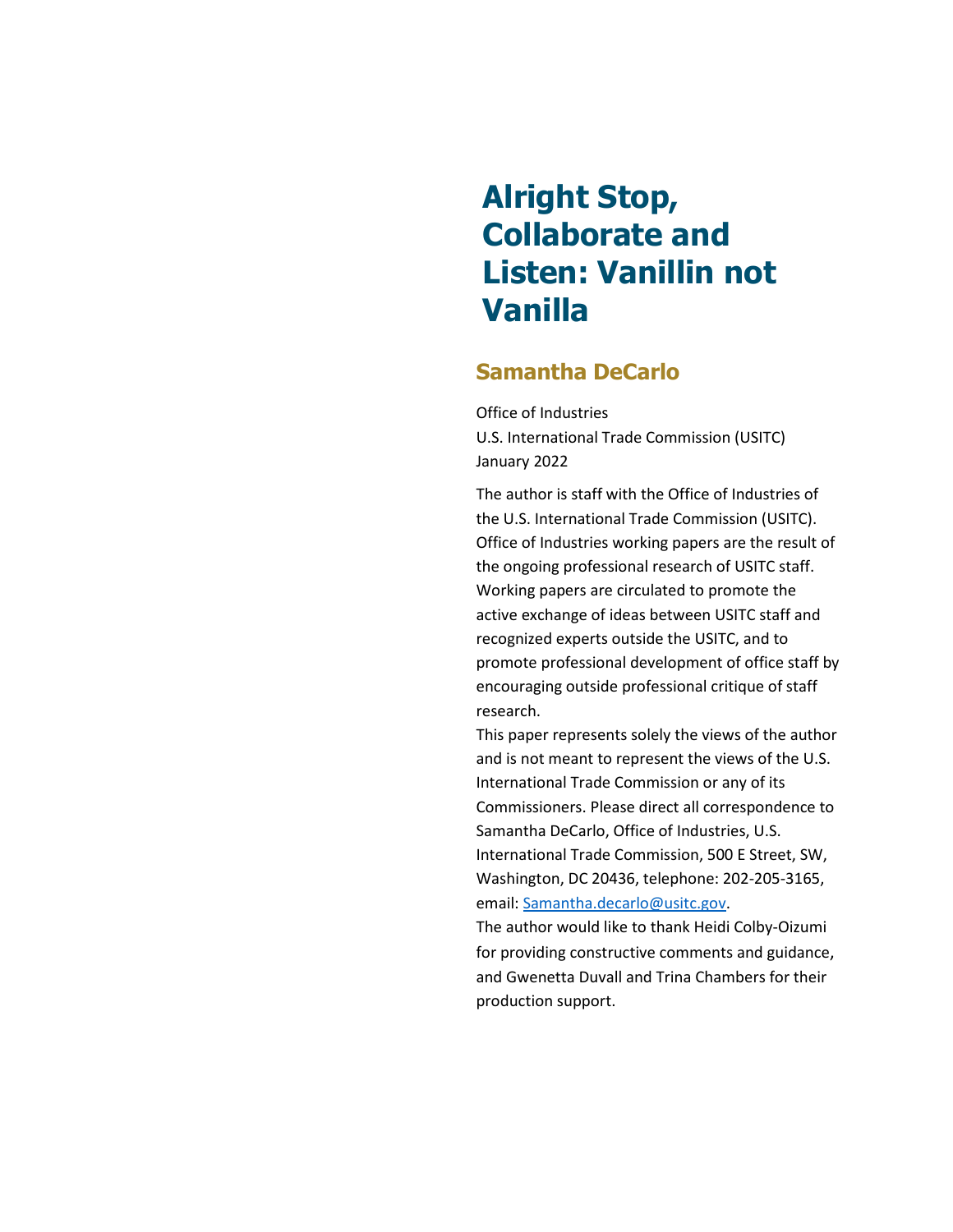# **Alright Stop, Collaborate and Listen: Vanillin not Vanilla**

February 2022 No. ID-22-080

U.S. International Trade Commission | 3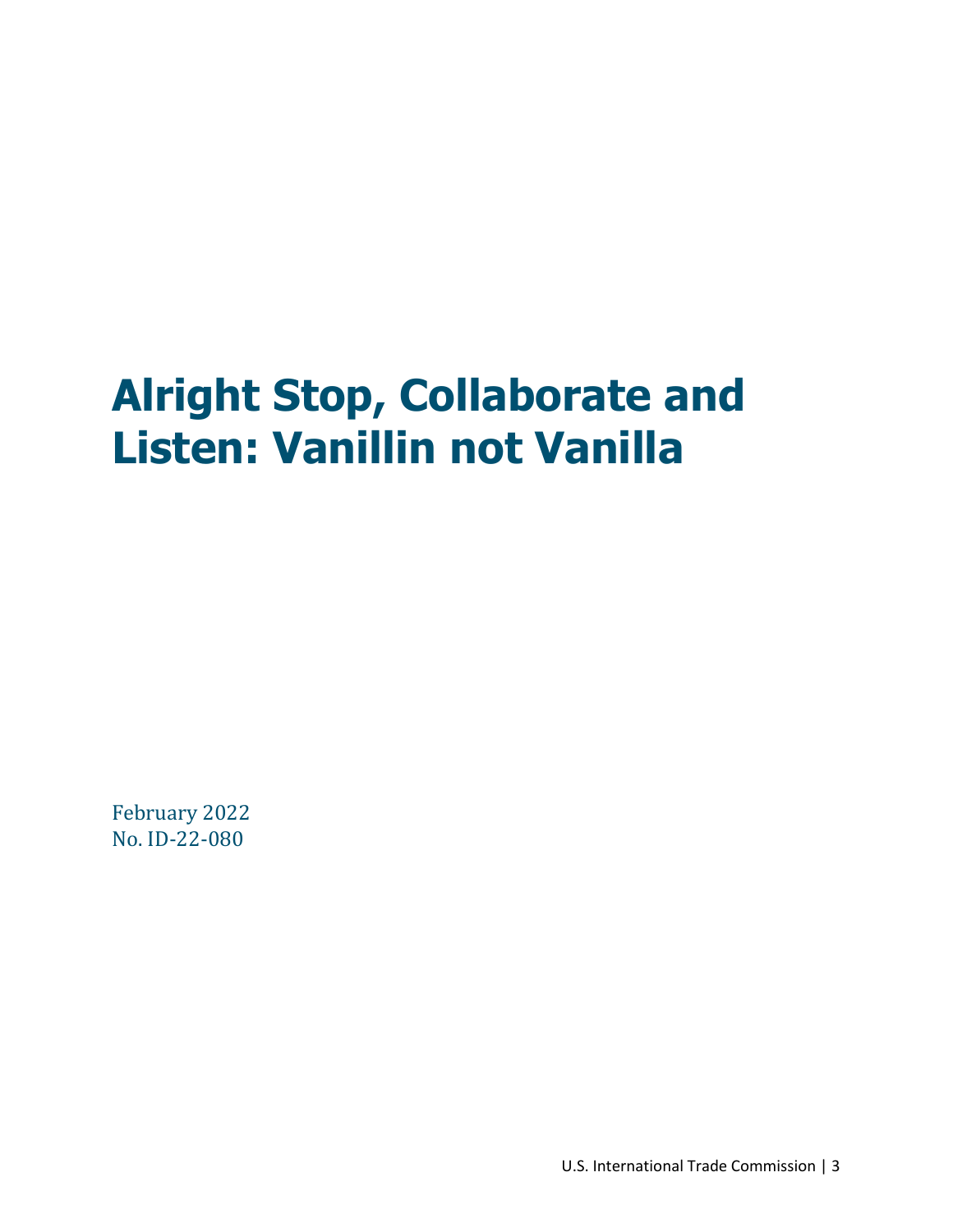| www.usitc.gov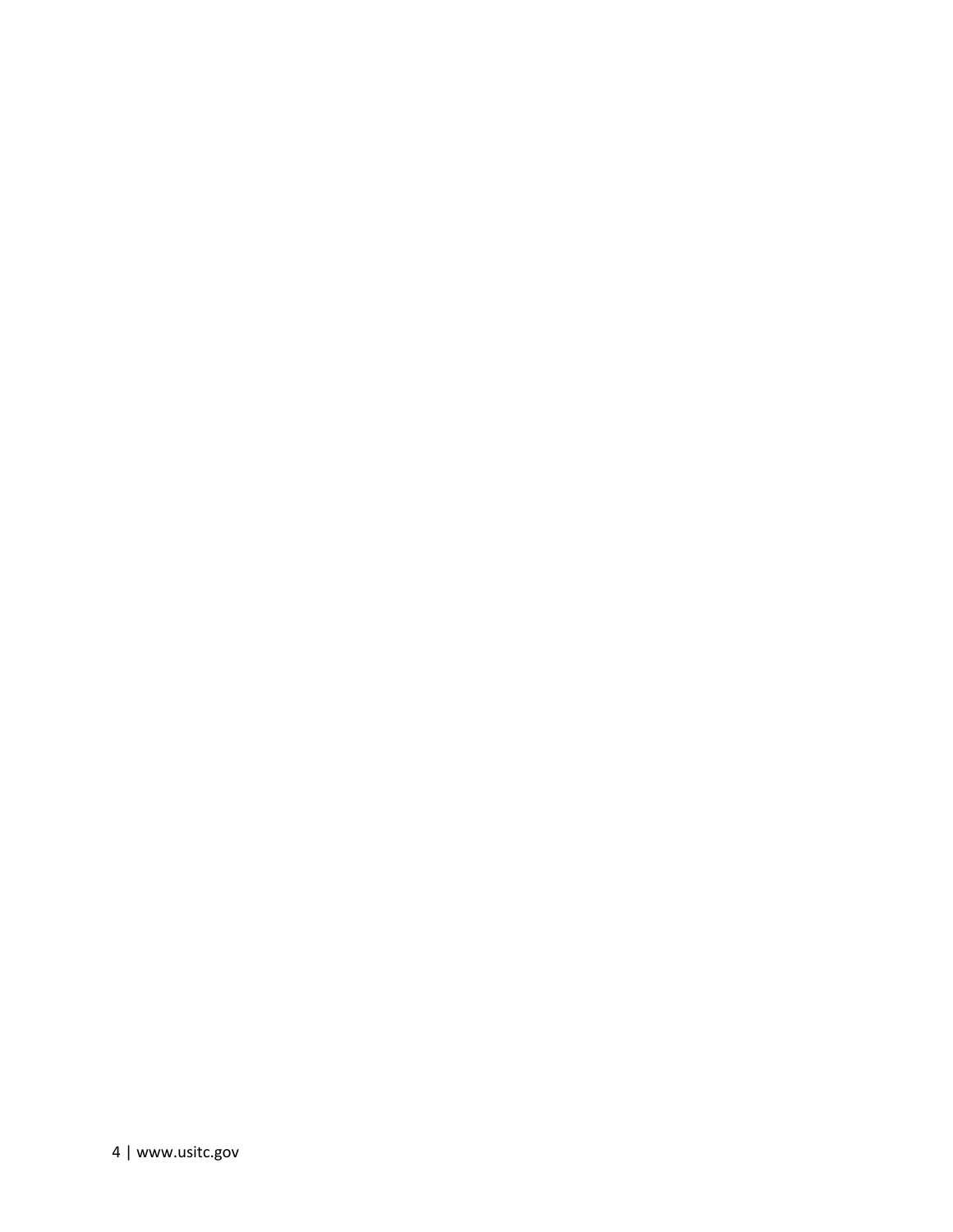### **Introduction**

The ancient Aztecs of present-day Mexico were among the first civilizations to use the vanilla plant, *Vanilla Planifolia,* as a flavoring element to cut the bitterness of raw chocolate.<sup>[2](#page-4-0)</sup> In 1519, the Spanish conquest of the Aztecs led to the introduction of the vanilla flower (and cacao) to Europe, but for centuries the imported plants did not offer up the sought after vanilla seeds. $3$  In 1836, Belgian horticulturist, Charles Morren, noted that the lack of seeds could be attributed to the dearth of natural pollinators—postulated to be a specific species of bee, the Melipona—in Europe. It wasn't until 1841 that Edmond Albius, an enslaved boy on the island of Réunion, developed a method for hand pollinating the vanilla flower to produce the desired seeds. This technique spread to Madagascar, which had better growing conditions for the vanilla plant than most of continental Europe, and eventually circled back to Mexico, where the technique accelerated vanilla seed (contained in the beans) production. Nearly all vanillin (the essential constituent in the vanilla seeds that elicits the desirable flavor) derived from the vanilla plant on the market today is produced via hand cultivation.<sup>[4](#page-4-2)</sup>

Despite the exponential growth in harvesting of vanilla beans in the latter half of the nineteenth century, hand cultivation practices were time-consuming, and supply struggled to meet demand. At this time, production in the blossoming chemical industry focused more and more on chemical conversions and reactions.<sup>[5](#page-4-3)</sup> This era within the chemicals sector contributed to identifying flavor through the isolation and quantification of the molecular constituents that are the cornerstone of flavor and fragrance companies today.<sup>[6](#page-4-4)</sup> In 1851, "artificial essences" were showcased at the Great Exhibition of the Works of Industry of all Nations. August Hoffman of the Royal College of Chemistry noted that "pear oil" used to flavor lozenges that was part of the exhibit was simply amyl acetate, and that many of the other essential oils of other fruits on display (apple, pineapple, etc.) were attributable to compound ethers.<sup>[7](#page-4-5)</sup> Within a year of this discovery, artificial flavor essences were being sold commercially in the United States, and vanilla was part of the fragrant wave.<sup>[8](#page-4-6)</sup>

## **A Brief History of Vanillin**

After centuries of stagnation, the sudden boom in vanilla seed production in the mid-1800's stimulated the world's demand for vanilla. But as previously stated, even with the increase in vanilla seed production, supply could not meet demand. As cured vanilla beans yield only approximately two percent of extractable flavor, one kilogram (kg) of vanillin requires about 500 kg of vanilla pods from approximately 40,000 vanilla orchid flowers.<sup>[9](#page-4-7)</sup> However, in 1858, the application of modern scientific

<span id="page-4-0"></span><sup>&</sup>lt;sup>2</sup> Cotton, "Vanillin - the Flavour of Vanilla Ice Cream," February 2008.

<span id="page-4-1"></span><sup>&</sup>lt;sup>3</sup> Sethi, "The Bittersweet Story of Vanilla," April 3, 2017.

<span id="page-4-2"></span><sup>4</sup> Sethi, "The Bittersweet Story of Vanilla," April 3, 2017.

<span id="page-4-3"></span><sup>5</sup> Berenstein, "Flavor Added: The Sciences Of Flavor And The Industrialization Of Taste In America," xvii.

<span id="page-4-4"></span> $6$  Hofmann, , was a jurist at the Great Exhibition of the Works of Industry of All Nations. Berenstein, "Flavor Added: The Sciences Of Flavor And The Industrialization Of Taste In America," xix, 1–3.

<span id="page-4-5"></span> $7$  Today known as esters, and classification for an organic functional group.

<span id="page-4-6"></span><sup>8</sup> Berenstein, "Flavor Added: The Sciences Of Flavor And The Industrialization Of Taste In America," 1–3.

<span id="page-4-7"></span><sup>9</sup> Gallage and Møller, "Vanillin–Bioconversion and Bioengineering," January 2015, 40–41, 46–47; Bomgardner, "Following Many Routes to Naturally Derived Vanillin," February 10, 2014; Ciriminna et al., "Vanillin: The Case for Greener Production," May 2, 2019, 661–62.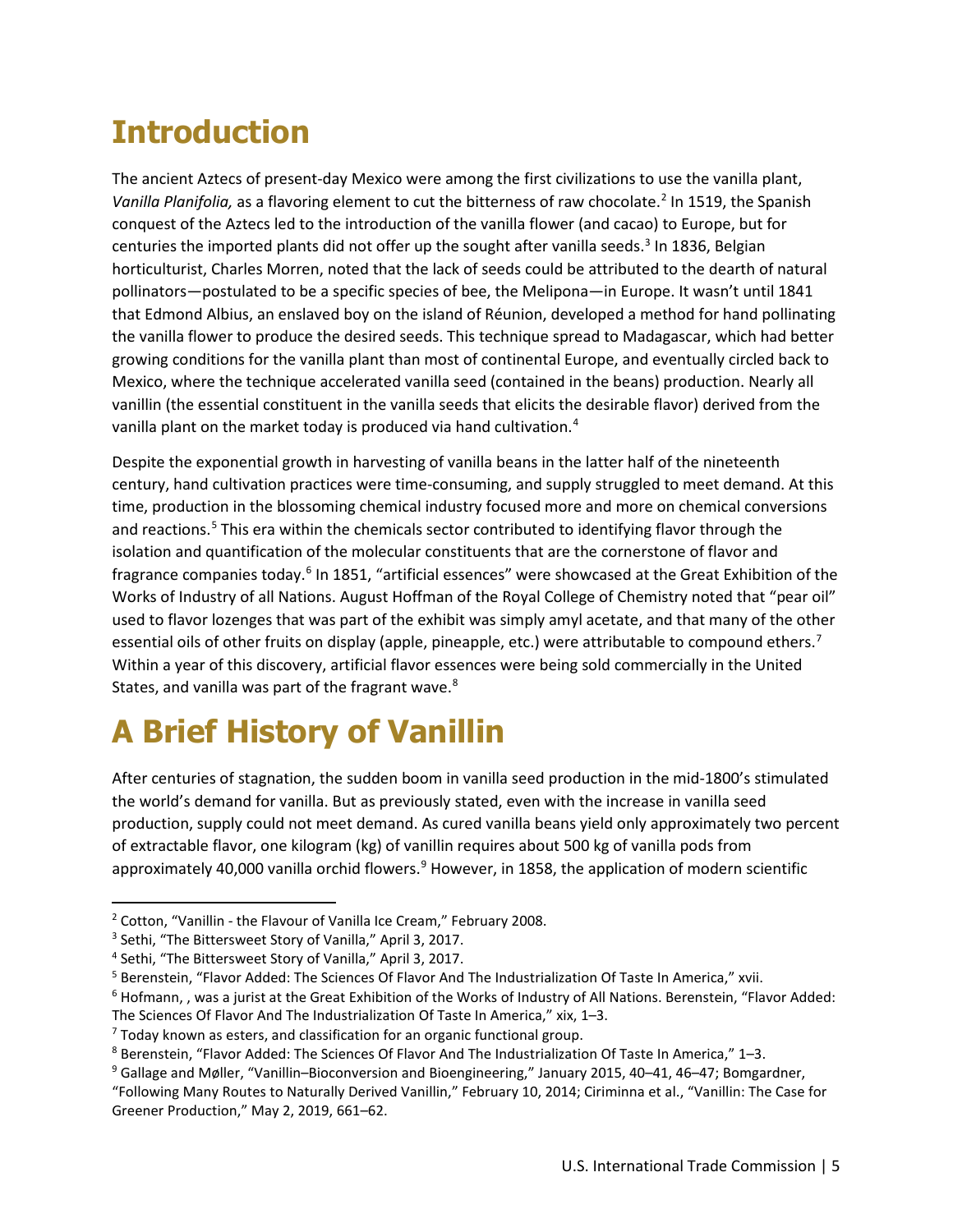processes and techniques allowed Theodore Gobley, a biochemist, to isolate and elucidate the chemical structure of vanillin. Vanillin, also referred to as methyl vanillin, is the key molecule found in the vanilla flower, specifically the beans within the pods, that gives off the vanilla fragrance and flavor (figure 1, left).<sup>[10](#page-5-0)</sup> Although vanillin is, predictably, found as a constituent in vanilla, this molecule is also found in variety of materials. Therefore, it is not surprising that less than 20 years after the vanillin molecule was classified, the first attempts to industrialize vanillin (i.e., isolated from a source other than the vanilla bean) began.<sup>[11](#page-5-1)</sup> And the first factory to produce synthetic vanillin was Haarmann Vanillinfabrik, later Haarmann & Reimer, in 1875 in Germany.<sup>[12](#page-5-2)</sup>



**Figure 1** Chemical structure of methyl vanillin (left) and ethyl vanillin (right)

Note: Vanillin is imported under HTS-10 statistical reporting number 2912.41.0000 and ethyl vanillin enters under 2912.42.0000. For the purposes of this discussion, vanillin is considered as a market separate from that of ethyl vanillin.

The early days of industrial vanillin production were based on isolation of the molecule from coniferous trees. A more cost effective route of synthetic production developed using eugenol, the primary component of clove oil.<sup>[13](#page-5-3)</sup> Clove oil was the starting material of choice for synthetic vanillin production throughout the 1920s.<sup>[14](#page-5-4)</sup> In the mid 1930's, the United States began to synthesize vanillin from the lignin

<span id="page-5-0"></span> $10$  Vanillin is a white crystalline powder that has low solubility at room temperature but is readily soluble in hot water, alcohol, and ether. IUPAC name is 4-hydroxy-3methoxybenzaldehyde. It is one of approximately 250 compounds that make up vanilla. Sethi, "The Bittersweet Story of Vanilla," April 3, 2017; Gallage and Møller, "Vanillin–Bioconversion and Bioengineering," January 2015, 40.

<span id="page-5-1"></span><sup>&</sup>lt;sup>11</sup> A synthesis developed by scientists Tiemann and Haarmann led to the founding of the company Haarmann and Reimer began producing vanillin. Gallage and Møller, "Vanillin–Bioconversion and Bioengineering," January 2015, 41; Hocking, "Vanillin," September 1997, 1055–56; Symrise, "Our History - A Success Story - Symrise," accessed October 13, 2021.

<span id="page-5-2"></span><sup>12</sup> Koester, "Wilhelm Haarmann (1847 – 1931)," January 3, 2021.

<span id="page-5-3"></span><sup>&</sup>lt;sup>13</sup> Reimer helped Haarmann develop the eugenol based synthetic route. Tiemann helped reduce production costs in 1891 by developing an iso-eugenol process. Koester, "Wilhelm Haarmann (1847 – 1931)," January 3, 2021.

<span id="page-5-4"></span><sup>14</sup> Isoeugenol can be produced from eugenol. Hocking, "Vanillin," September 1997, 1056; USITC, *General Systems of Preferences*, September 2018, 181–85.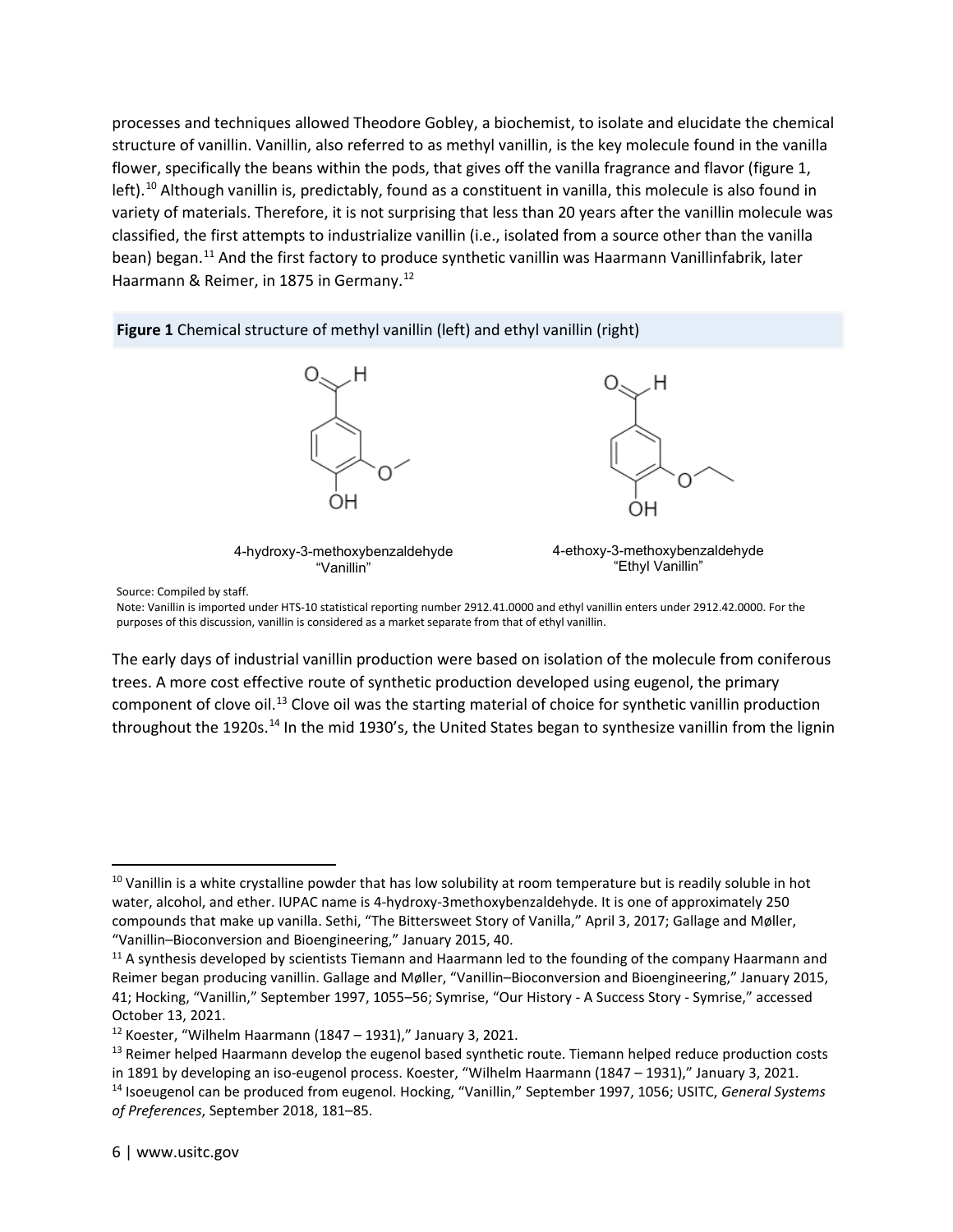of waste sulfite from paper processing sites (i.e., paper mills), specifically the guaiacyl units.[15](#page-6-0) The processing of lignin became more efficient over the decades, so that by 1981, the Ontario Pulp and Paper company produced enough vanillin to supply 60 percent of the global market. Efforts to explore a variety of synthetic production pathways also led chemists to produce derivatives to enhance vanillin's desirable properties. This led to the production of ethyl vanillin, which has been used in vanilla flavoring since the 1930s (figure 1, right). $16$ 

The variety of sources for commercially produced vanillin, coupled with a growing flavor and fragrance industry, contributed to calls for regulation and the passage of the Pure Food and Drug Act in 1906. The legislation resulted in an official distinction between natural and artificial flavors.<sup>[17](#page-6-2)</sup> Since all flavoring agents, natural or artificial, are chemical compounds, denoting the difference between the two as chemical and non-chemical is not feasible. Today, the Food and Drug Administration (FDA) generally defines natural flavor as being isolated from naturals sources (i.e., plant or animal). By contrast, an artificial flavor is one that is not isolated from nature even if the flavor has the same chemical composition ("molecule") as its "non-chemical" counterpart.<sup>[18](#page-6-3)</sup> Despite there only being two types of flavoring designations (e.g., natural and artificial) there are three main categories of vanillin production, based on the source and the synthetic pathway used to the isolate the vanillin molecule: (1) natural, (2) chemical/synthetic, (3) biotechnological—also referred to as biosynthesis (figure 2).[19](#page-6-4) As figure 2 shows, "natural" vanillin can be derived not only from the vanilla plant but also from other natural sources such as corn, turmeric, and rice bran.<sup>[20](#page-6-5)</sup> Despite its origin, 100 percent pure vanillin, whether natural or synthetic, will smell and taste the same since the isolated vanillin is structurally the same.<sup>[21](#page-6-6)</sup>

<span id="page-6-0"></span> $15$  A ligin is complex organic polymer that are deposited in the cell walls of many plants, contributes to rigidity and woodiness of plants. This commercialization was a joint venture from Salvo Chemical Corp. and Marathon Paper Mills Co. Today vanillin produced from lignin on a commercial scale is "chemically" derived. During the 1930's vanillin was also derived from coal tar. However as a result of studies reporting that consumption of flavors derived from "large" amount of coal can be carcinogenic, coal tar is not a widely used precursor in the U.S. Gallage and Møller, "Vanillin–Bioconversion and Bioengineering," January 2015, 40; Hocking, "Vanillin," September 1997, 1057; Evolva, "Vanillin," accessed October 12, 2021.; Garfield, "Coal Is Used to Make a Surprising Everyday Ingredient in Food," May 8, 2016.

<span id="page-6-1"></span><sup>&</sup>lt;sup>16</sup> Ethyl vanillin is 2 to 4 times more flavorful than vanillin and does not occur in nature. Kennedy, "The Flavor Rundown: Natural vs. Artificial Flavors," September 21, 2015.

<span id="page-6-2"></span><sup>&</sup>lt;sup>17</sup> Vox Creative, "A Brief History of Making and Faking Flavor," accessed October 13, 2021.

<span id="page-6-3"></span><sup>&</sup>lt;sup>18</sup> Kennedy, "The Flavor Rundown: Natural vs. Artificial Flavors," September 21, 2015; Sethi, "The Bittersweet Story of Vanilla," April 3, 2017.

<span id="page-6-4"></span><sup>&</sup>lt;sup>19</sup> Arya et al., "Vanillin: A Review on the Therapeutic Prospects," September 2021, 417; Reineccius, "What Is the Difference between Artificial and Natural Flavors?," July 29, 2002.

<span id="page-6-5"></span><sup>&</sup>lt;sup>20</sup> Industrial scale production of vanillin produced from lignin biosynthetically has been investigated but no commercially viable routes have been reported to date. Gallage and Møller, "Vanillin–Bioconversion and Bioengineering," January 2015, 40–57.

<span id="page-6-6"></span> $21$  All vanillin is structurally similar, and by consequence considered identical. But it should be noted that vanilla extract (imported under 1302.19.9140), is a mixture of different compounds (i.e., not just vanillin) and the vanillin used may not be 100 percent pure (eliciting different flavor profiles). The terminology that is applied to the different sources for vanilla extract are typically "pure" (natural) and "imitation" (synthetic). Sevier, "Is Real Vanilla Always Better," March 24, 2017.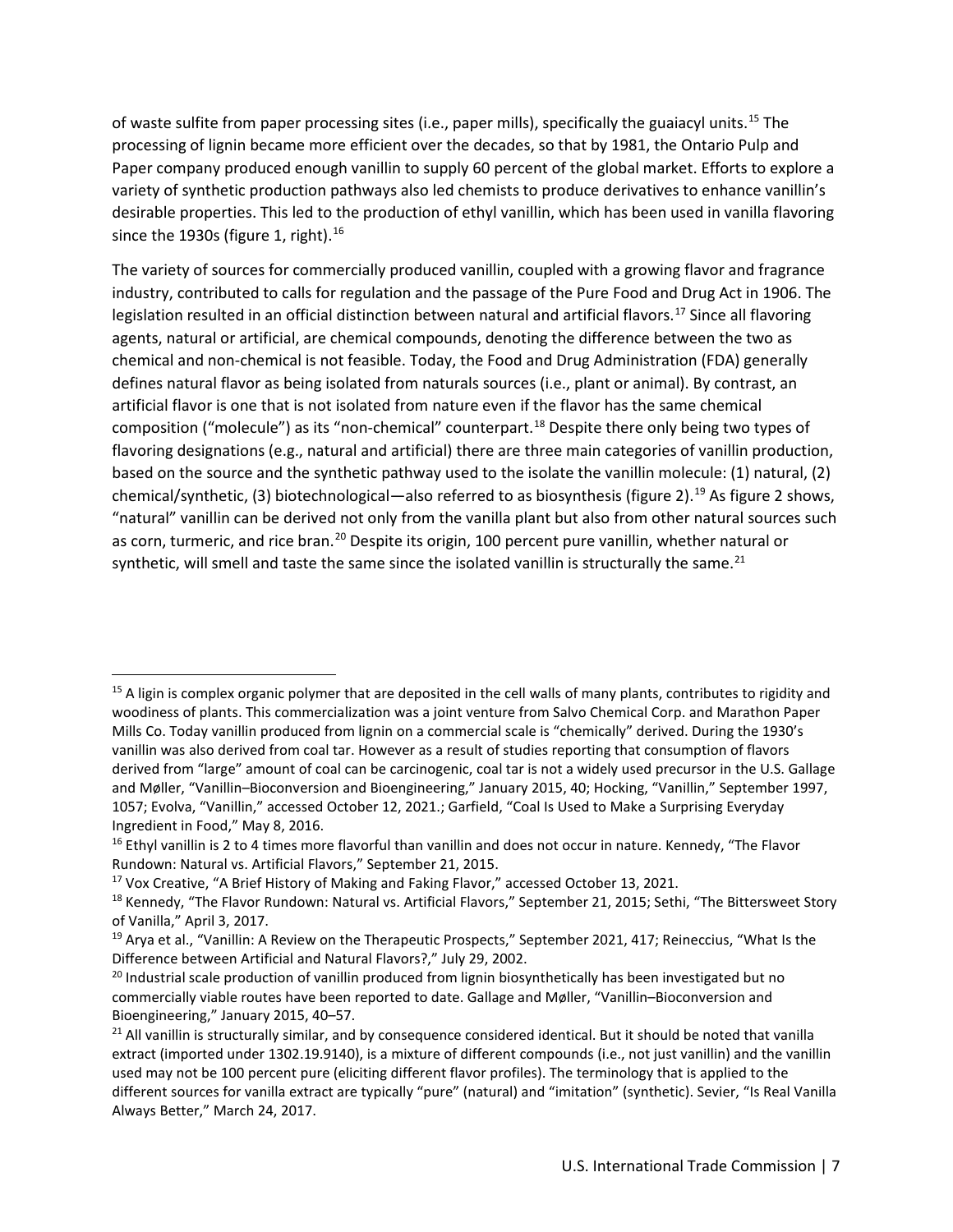#### **Figure 2** The three pathways to isolate vanillin



Source: Compiled by USITC Staff.

Note: Both the source (substrate) and pathway to isolate the vanillin flavor need to meet "natural" standards. Simple extraction—sometimes referred to as soft chemistry—and bioconversions (e.g., fermentation) meet those qualifications so vanillin isolated via these routes meet natural standards. If a natural substrate is used, such as lignin sourced from a tree, but the vanillin is isolated using synthetic chemicals the isolated vanillin is considered artificial.

#### **Vanillin Market Today**

Although lignin was the primary source of synthetic vanillin for decades, by the  $21<sup>st</sup>$  century, the primary source of synthetic vanillin was oil, specifically the guaiacol units derived from phenol.<sup>[22](#page-7-0)</sup> In 2019, one report estimates more than 85 percent (some say closer to 95 percent), of the global vanilla fragrance and flavor demand was met by petrol derived vanillin, and during this period at least five plants were producing vanillin from the guaiacol precursor.<sup>[23](#page-7-1)</sup> The vanillin produced at these sites is sold to a variety of customers, ranging from flavor and fragrance companies to ice cream and chocolate manufacturers. As of 2020, the industry estimates that one percent or less of the global market demand is met by vanillin derived from natural vanilla beans.<sup>[24](#page-7-2)</sup> Not surprisingly, synthetic vanillin commands a lower price on the market due to its wide availability. Synthetic vanillin can be priced as low as \$10 per kilo, while

<span id="page-7-0"></span><sup>&</sup>lt;sup>22</sup> Phenol is typically isolated as a white crystalline solid from coal tar. Structurally, phenol is a benzene ring bound to a hydroxy group. Fache, Boutevin, and Caillol, "Vanillin Production from Lignin and Its Use as a Renewable Chemical," January 4, 2016, 36.

<span id="page-7-1"></span> $23$  As of 2019 there were three plants in China (one a joint venture with an India-based company), one in France, and one in the U.S. Most of the remaining 15 percent of vanillin on the market is derived from lignin. Despite the dominance of synthetic vanilla, vanilla produced via natural extraction routes from the plant itself have not been completely displaced from the market and is largely sourced from Africa. Ciriminna et al., "Vanillin: The Case for Greener Production," May 2, 2019, 661; Green, "Solvay Increases Natural Vanillin Production," December 16, 2019. For information on U.S. imports of vanilla spice from Sub-Saharan Africa see USITC, *U.S. Trade and Investment with Sub-Saharan Africa*, March 2020, 86–87.

<span id="page-7-2"></span><sup>&</sup>lt;sup>24</sup> Solvay, "Vanillin, Natural and on Trend," accessed September 30, 2021.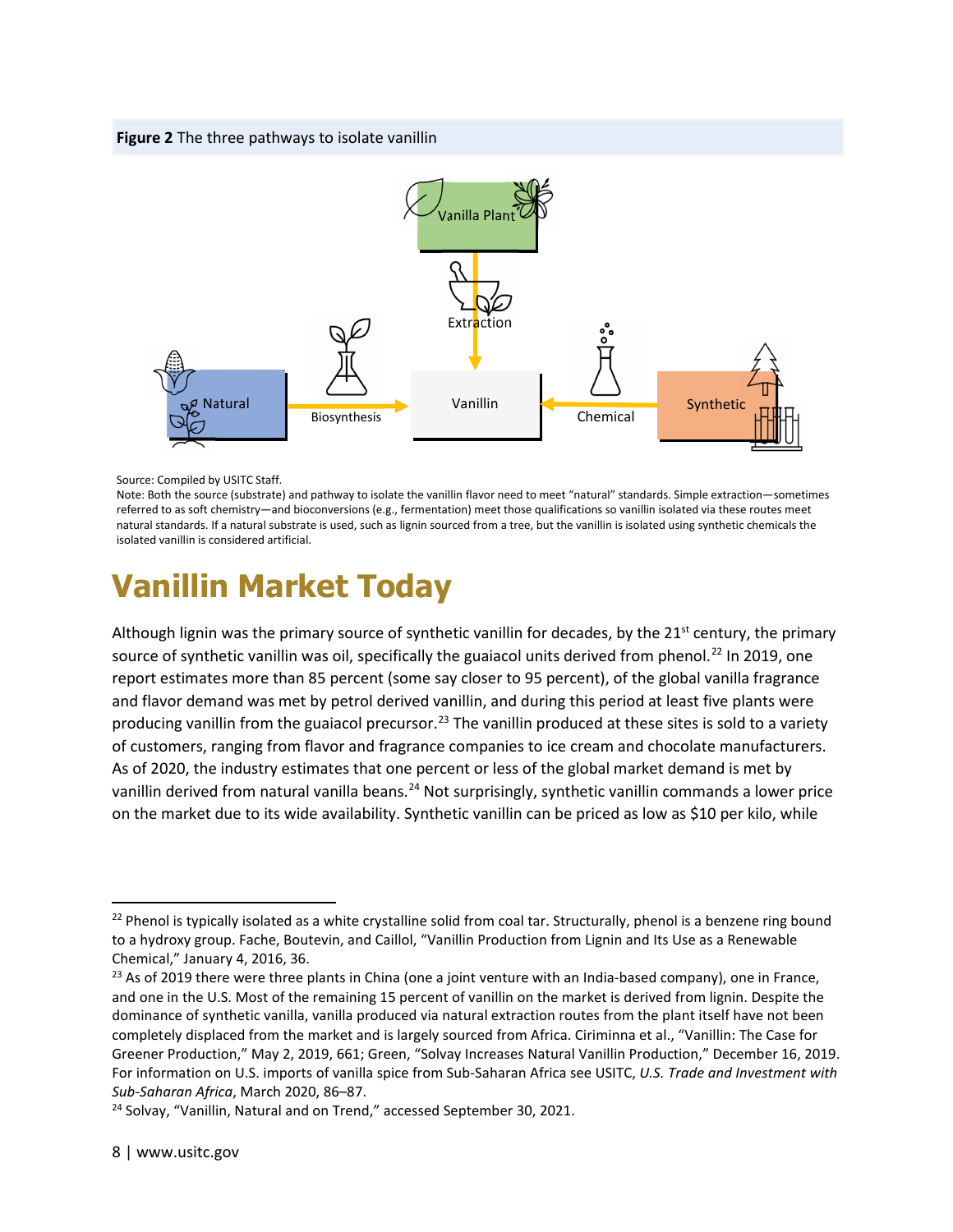the price for vanillin produced from vanilla bean ranges from hundreds to even thousands of dollars per kilogram, depending on the harvest that year. $25$ 

There are several companies, many multinational, that manufacture vanillin. Some examples are Camlin Fine Sciences Ltd. (CFS), Evolva, International Flavors and Fragrances (IFF), Solvay, and Symrise.<sup>[26](#page-8-1)</sup> Vanillin is used by a variety of downstream industries ranging from food and fragrance to pharmaceuticals.<sup>[27](#page-8-2)</sup> Although vanillin is produced in the United States, the United States is the largest importer of vanillin. U.S. imports for consumption of vanillin—which includes natural and synthetic—in 2019 (over 4,000 metric tons (MT)) represented 17 percent of the global vanillin market (figure 3).<sup>[28](#page-8-3)</sup> Even in 2020, a time in which many supply chains suffered due to the ongoing COVID-19 pandemic, the United States imported over 3,000 MT (\$96 million) of vanillin—the number one source was China.<sup>[29](#page-8-4)</sup> Despite less total trade of vanillin in 2020—U.S. domestic exports totaled almost \$800,000 (795 MT )—the value of vanillin trade grew over the preceding year. As a net importer the United States carried a significant trade deficit in vanillin by value, which totaled nearly \$95 million (2,600 MT), up 152 percent over 2019 (\$62 million, 3,350 MT). [30](#page-8-5)

<span id="page-8-0"></span><sup>&</sup>lt;sup>25</sup> Bomgardner, "Following Many Routes to Naturally Derived Vanillin," February 10, 2014; Ciriminna et al., "Vanillin: The Case for Greener Production," May 2, 2019, 661–62; Gallage and Møller, "Vanillin–Bioconversion and Bioengineering," January 2015, 41,46-47.

<span id="page-8-1"></span> $26$  In 2017 it was reported that CFS, a Chinese manufacturer, was the third largest vanillin producer globally. CFS supplies both vanillin and ethyl vanillin. Green, "Camil Fine Sciences Becomes," July 12, 2017.

<span id="page-8-2"></span><sup>&</sup>lt;sup>27</sup> Arya et al., "Vanillin: A Review on the Therapeutic Prospects," September 2021, 416.

<span id="page-8-3"></span><sup>&</sup>lt;sup>28</sup> The second largest importer in 2019 was India, which imported 2,000 MT-8 percent of global vanillin market.

<span id="page-8-4"></span> $29$  This is based only on the imports vanillin and estimates that the amount of vanillin on the market was 26,000 MT. Green, "Solvay Increases Natural Vanillin Production," December 16, 2019. IHS Markit, Global Trade Atlas database, HS 2912.41; USITC DataWeb/USDOC for HTSUS statistical reporting number 2912.41.0000. Also see Appendix A.

<span id="page-8-5"></span><sup>&</sup>lt;sup>30</sup> Data reported for U.S. domestic exports by quantity are based on other countries individual imports of vanillin from the United States ("mirror data"). Global Trade Atlas database, HS 2912.41; USITC DataWeb/USDOC for HTSUS subheading 2912.41.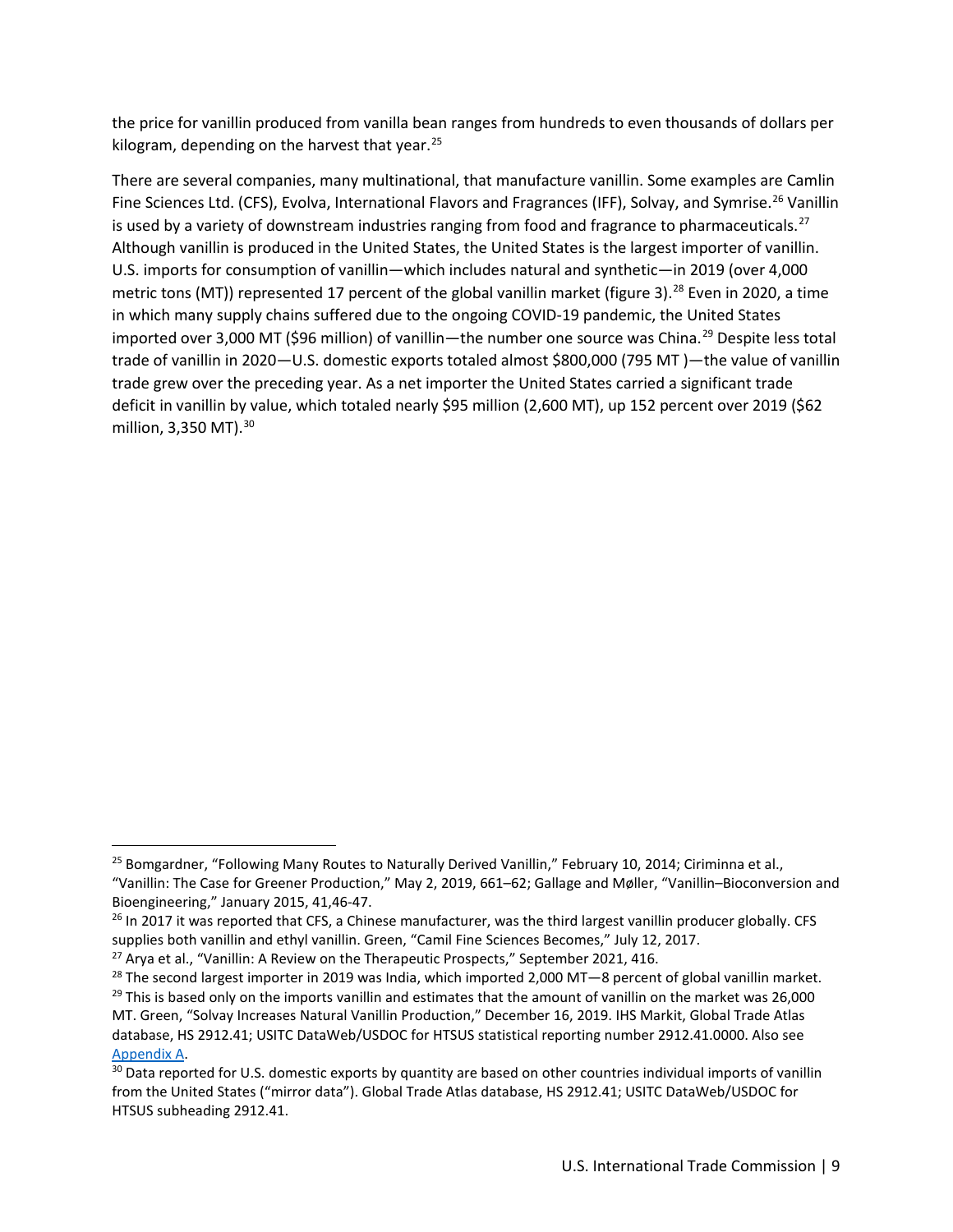



Due to the prevalence and accessibility of synthetic vanillin, the natural vanillin market was comparatively small and niche by the early 2000's. However, growing consumer demand for the natural products, including flavor and fragrances like vanillin, has pushed downstream users to want natural vanillin. Consequently, a number of flavor and fragrance companies have responded by developing and marketing vanillin produced via bioconversion of certain natural sources. Such microbial transformations of natural precursors are accepted as natural by both European and U.S. food legislators.<sup>[31](#page-9-0)</sup> Largely, companies have leaned towards using precursors (substrates) that hold Generally Recognized As Safe (GRAS) status.<sup>[32](#page-9-1)</sup> In the early 2000's, commercially scalable and viable biosynthetic routes for the production of natural vanilla were a small part of the industry, but the processes became more attractive due to concurrent years of poor vanilla bean harvests.<sup>[33](#page-9-2)</sup> However, it was not until around 2009 that increased consumer demand for natural ingredients contributed to rapid growth and development in biosynthetic processes, such that some of the vanillin produced met natural standards and could be sold as such.<sup>[34](#page-9-3)</sup> By 2015, several companies were marketing natural vanillin produced via biosynthesis pathways, including Evolva, De Monchy Aromatics, IFF, Mane, Solvay, and Symrise (figure 4).<sup>[35](#page-9-4)</sup> Despite the increase, it is important to note that biosynthesized vanillin does not represent the

Source: USITC DataWeb/USDOC for HTSUS statistical reporting number 2912.41.0000. Underlying data is in Appendix A.

<span id="page-9-0"></span><sup>&</sup>lt;sup>31</sup> Gallage and Møller, "Vanillin-Bioconversion and Bioengineering," January 2015, 42.

<span id="page-9-1"></span><sup>&</sup>lt;sup>32</sup> Gallage and Møller, "Vanillin–Bioconversion and Bioengineering," January 2015, 42.

<span id="page-9-2"></span><sup>&</sup>lt;sup>33</sup> Bomgardner, "Following Many Routes to Naturally Derived Vanillin," February 10, 2014; Ciriminna et al.,

<sup>&</sup>quot;Vanillin: The Case for Greener Production," May 2, 2019, 660–67.

<span id="page-9-3"></span><sup>&</sup>lt;sup>34</sup> As noted in the previous section, vanillin derived from via biotechnical pathways are natural.

<span id="page-9-4"></span><sup>&</sup>lt;sup>35</sup> These are just a representative examples of commercially established routes for the biosynthesis of vanillin by known producers, there are countless substrates and methods to isolate vanillin. Gallage and Møller, "Vanillin– Bioconversion and Bioengineering," January 2015, 42; Braga, Guerreiro, and Belo, "Generation of Flavors and Fragrances Through Biotransformation and De Novo Synthesis," December 2018, 2218.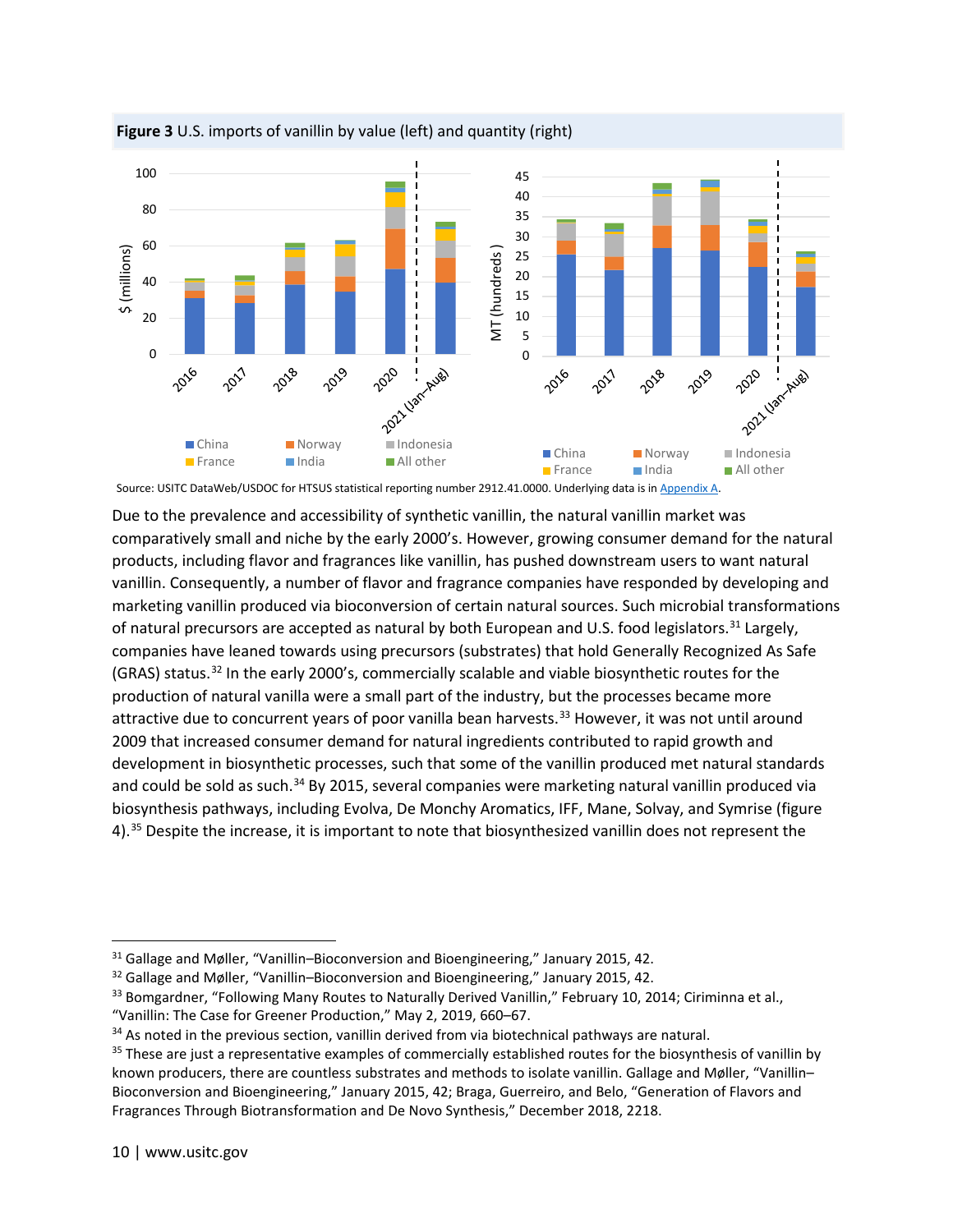entire vanillin portfolio for any of these flavor and fragrance companies, although the biosynthesized vanillin market is expected to grow over the next several years.<sup>[36](#page-10-0)</sup>

| <b>Synthetic Pathway</b>                                    | <b>Substrate</b>            | <b>Relevant Chemical Structure in Substrate</b>       |  |  |  |
|-------------------------------------------------------------|-----------------------------|-------------------------------------------------------|--|--|--|
| <b>Extraction</b><br>(natural)                              | Vanilla beans               | HO.<br>∩                                              |  |  |  |
| <b>Fermentation</b><br>(bioconversion)                      | Ferulic acid (rice<br>bran) | HO<br>OН                                              |  |  |  |
| <b>Fermentation</b><br>(soft chemistry or<br>bioconversion) | Eugenol (clove)             | HO                                                    |  |  |  |
| <b>Fermentation</b><br>(bioconversion)                      | Curcumin<br>(turmeric)      | HO<br>OН                                              |  |  |  |
| <b>Fermentation</b><br>(De novo<br>bioconversion)           | Glucose<br>(corn)           | $HO_{\ell_{\ell}}$<br>O.<br>HO<br>HO'<br>$'$ OH<br>OН |  |  |  |

**Figure 4** Pathways used to produce natural vanillin via different substrates at commercial scale

Source: Adapted from Gallage and Møller, "Vanillin–Bioconversion and Bioengineering," January 2015, 40–57. Note: Some biosynthetic pathways meet both EU and U.S. "natural" standards while others do not. *De novo* refers to the synthesis of substances from simple building block molecules (e.g., sugars, amino acids, etc.), which are subsequently metabolized to yield different and complex structures, which is why the vanillin structure is not immediately apparent when looking at the structure of glucose Bioconversions (also referred to as biotransformations) are single reactions that are catalyzed enzymatically to produce structurally similar molecules.

## **Conclusion**

Vanillin is one of the oldest identifiable flavor and fragrance molecules, forming the foundation to the modern-day flavor and fragrance market. Changing customer preferences for natural products during the 21<sup>st</sup> century has driven an influx of innovation into this well-established industry—especially when coupled with the fact that vanilla bean harvests have been less reliable. However, despite a growing preference for natural vanillin, the vast majority of the market demand for vanillin is met by synthetic production routes, not biosynthetic, and most product is not natural. Synthetically produced vanillin will continue to represent the bulk of the market as long as it remains the most economically viable route.

<span id="page-10-0"></span><sup>&</sup>lt;sup>36</sup> Gallage and Møller, "Vanillin–Bioconversion and Bioengineering," January 2015, 42; Symrise, "Creativity & Innovation – Scent - Symrise Vanilla," accessed October 13, 2021; Braga, Guerreiro, and Belo, "Generation of Flavors and Fragrances Through Biotransformation and De Novo Synthesis," December 2018, 2218; Luziatelli et al., "Maximizing the Efficiency of Vanillin Production by Biocatalyst Enhancement and Process Optimization," October 18, 2019, 279.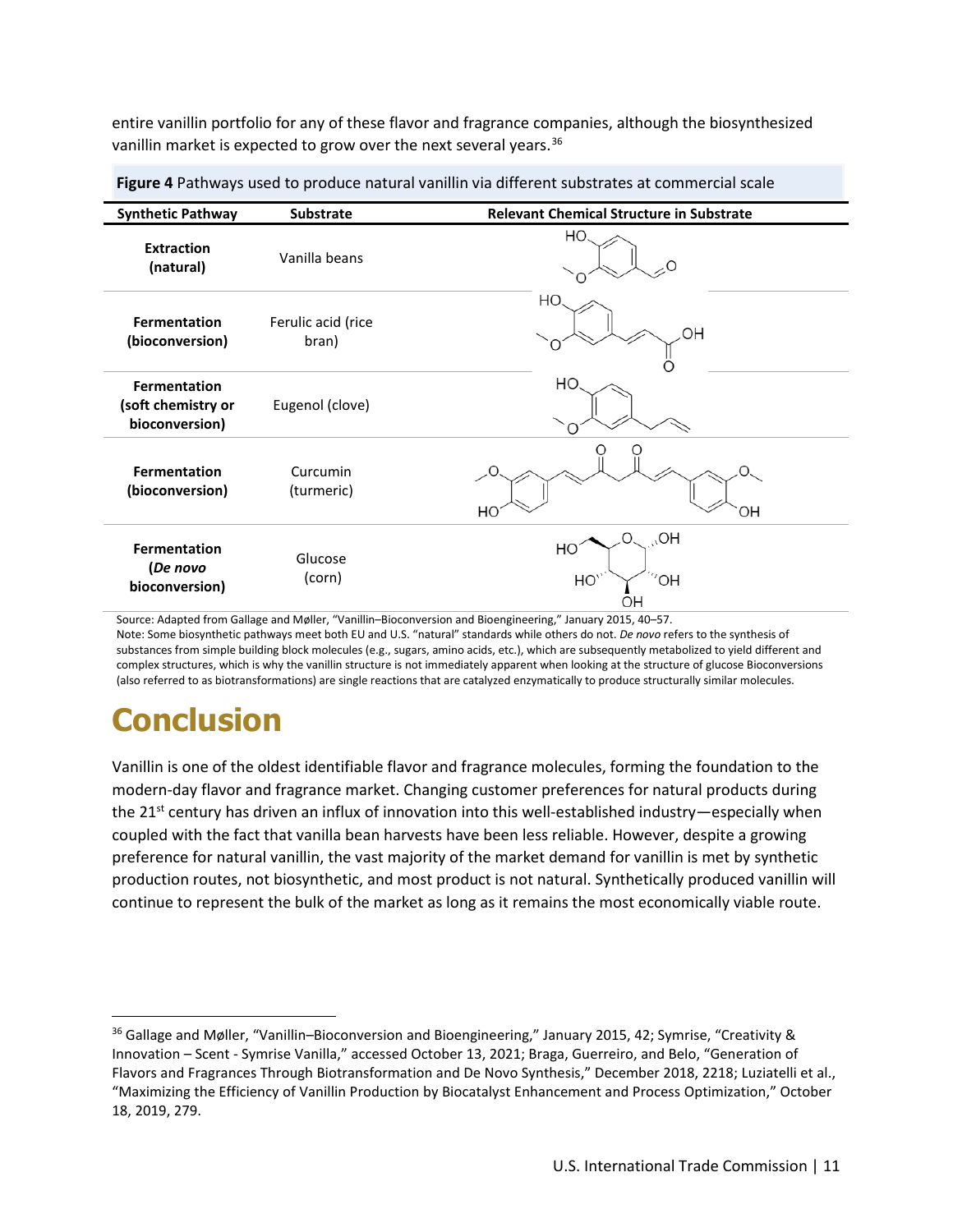But sustained demand for cheaper, sustainable natural vanillin has allowed, and will continue to allow, the vanilla market to evolve.<sup>[37](#page-11-0)</sup>

<span id="page-11-0"></span><sup>&</sup>lt;sup>37</sup> Kaur and Chakraborty, "Biotechnological and Molecular Approaches for Vanillin Production," February 2013, 1379.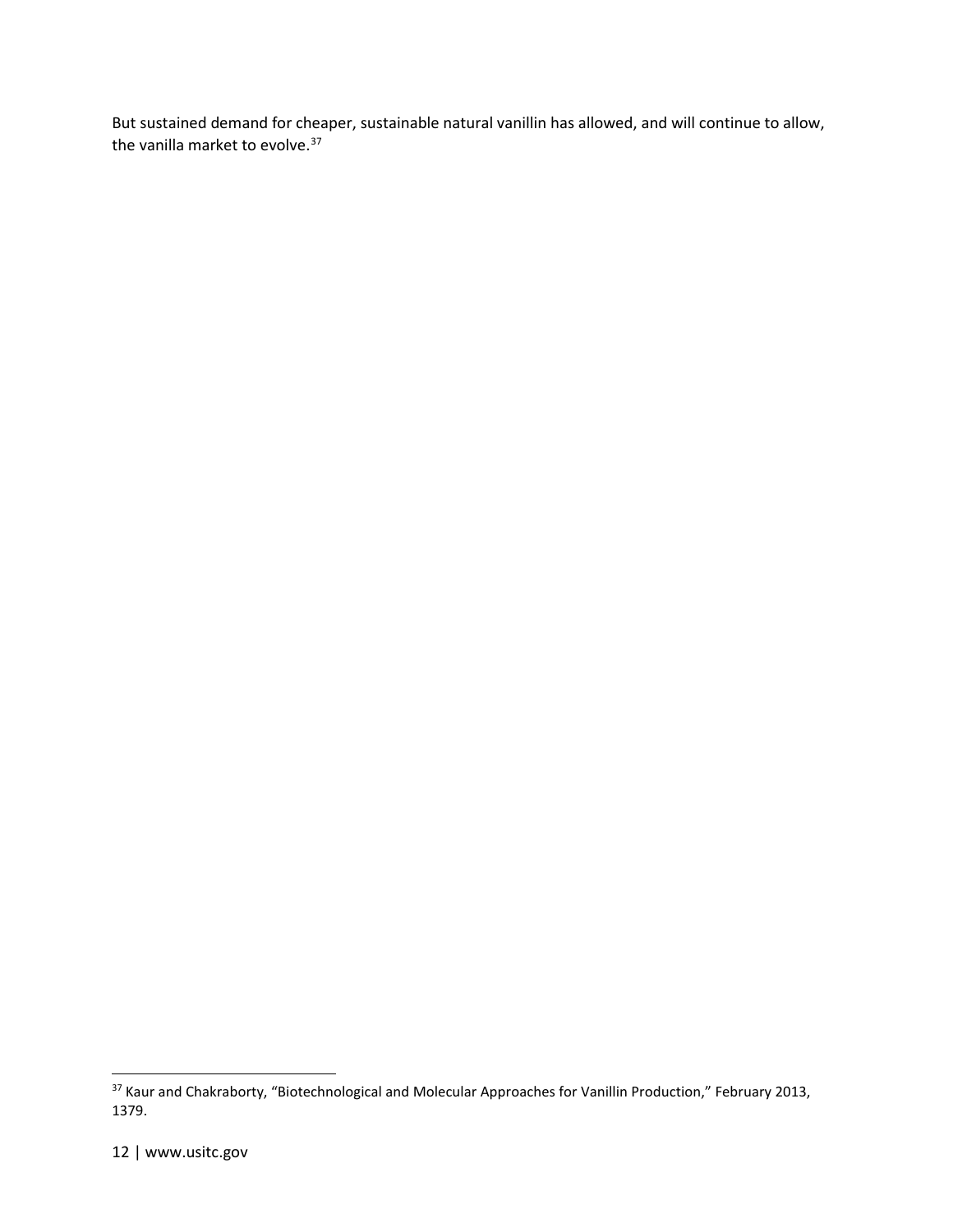## **Bibliography**

- Arya, Sagar S., James E. Rookes, David M. Cahill, and Sangram K. Lenka. "Vanillin: A Review on the Therapeutic Prospects of a Popular Flavouring Molecule." *Advances in Traditional Medicine* 21, no. 3 (September 2021): 415–31. [https://doi.org/10.1007/s13596-020-00531-w.](https://doi.org/10.1007/s13596-020-00531-w)
- Berenstein, Nadia. "Flavor Added: The Sciences Of Flavor And The Industrialization Of Taste In America." University of Pennsylvania, 2017[. https://repository.upenn.edu/edissertations/2715.](https://repository.upenn.edu/edissertations/2715)
- Bomgardner, Melody. "Following Many Routes to Naturally Derived Vanillin." *Chemical & Engineering News*, February 10, 2014. [https://cen.acs.org/articles/92/i6/Following-Routes-Naturally-](https://cen.acs.org/articles/92/i6/Following-Routes-Naturally-Derived-Vanillin.html)[Derived-Vanillin.html.](https://cen.acs.org/articles/92/i6/Following-Routes-Naturally-Derived-Vanillin.html)
- Braga, Adelaide, Carlos Guerreiro, and Isabel Belo. "Generation of Flavors and Fragrances Through Biotransformation and De Novo Synthesis." *Food and Bioprocess Technology* 11, no. 12 (December 2018): 2217–28. [https://doi.org/10.1007/s11947-018-2180-8.](https://doi.org/10.1007/s11947-018-2180-8)
- Ciriminna, Rosaria, Alexandra Fidalgo, Francesco Meneguzzo, Francesco Parrino, Laura M. Ilharco, and Mario Pagliaro. "Vanillin: The Case for Greener Production Driven by Sustainability Megatrend." *ChemistryOpen* 8, no. 6 (May 2, 2019): 660–67[. https://doi.org/10.1002/open.201900083.](https://doi.org/10.1002/open.201900083)
- Cotton, Simon. "Vanillin the Flavour of Vanilla Ice Cream," February 2008. [https://doi.org/10.6084/M9.FIGSHARE.5249122.](https://doi.org/10.6084/M9.FIGSHARE.5249122)
- Evolva. "Flavors and Fragrances." Evolva. Accessed October 12, 2021. [https://evolva.com/business](https://evolva.com/business-segment/flavors-and-fragrances/)[segment/flavors-and-fragrances/.](https://evolva.com/business-segment/flavors-and-fragrances/)
- Fache, Maxence, Bernard Boutevin, and Sylvain Caillol. "Vanillin Production from Lignin and Its Use as a Renewable Chemical." *ACS Sustainable Chemistry & Engineering* 4, no. 1 (January 4, 2016): 35– 46[. https://doi.org/10.1021/acssuschemeng.5b01344.](https://doi.org/10.1021/acssuschemeng.5b01344)
- Gallage, Nethaji J., and Birger Lindberg Møller. "Vanillin–Bioconversion and Bioengineering of the Most Popular Plant Flavor and Its De Novo Biosynthesis in the Vanilla Orchid." *Molecular Plant* 8, no. 1 (January 2015): 40–57[. https://doi.org/10.1016/j.molp.2014.11.008.](https://doi.org/10.1016/j.molp.2014.11.008)
- Gallage, Nethaji J., and Birger Lindberg Møller. "Vanillin–Bioconversion and Bioengineering of the Most Popular Plant Flavor and Its De Novo Biosynthesis in the Vanilla Orchid." *Molecular Plant* 8, no. 1 (January 2015): 40–57[. https://doi.org/10.1016/j.molp.2014.11.008.](https://doi.org/10.1016/j.molp.2014.11.008)
- Garfield, Leanna. "Coal Is Used to Make a Surprising Everyday Ingredient in Food." Insider, May 8, 2016. [https://www.insider.com/how-is-artificial-vanilla-made-2016-5.](https://www.insider.com/how-is-artificial-vanilla-made-2016-5)
- Green, Elizabeth. "Camlin Fine Sciences Becomes World's Third-Largest Vanillin Producer." Food Ingredients First, July 12, 2017. [https://fif.cnsmedia.com/a/mkUTtDVP0Eg=.](https://fif.cnsmedia.com/a/mkUTtDVP0Eg=)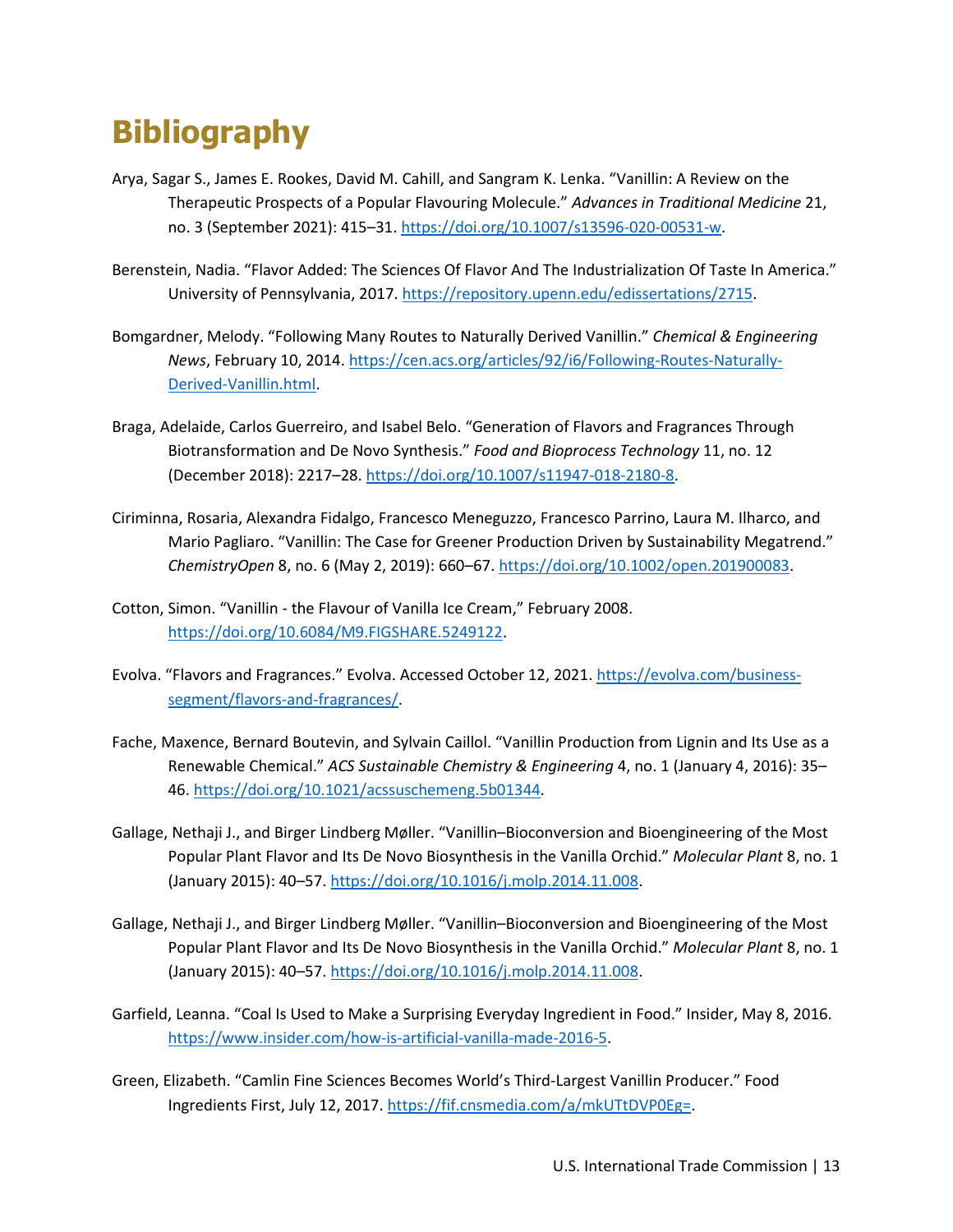- Green, Missy. "Solvay Increases Natural Vanillin Production Amid Heightened Market Demand," December 16, 2019[. https://www.foodingredientsfirst.com/news/solvay-increases-natural](https://www.foodingredientsfirst.com/news/solvay-increases-natural-vanillin-production-amid-heightened-market-demand.html)[vanillin-production-amid-heightened-market-demand.html.](https://www.foodingredientsfirst.com/news/solvay-increases-natural-vanillin-production-amid-heightened-market-demand.html)
- Hocking, Martin B. "Vanillin: Synthetic Flavoring from Spent Sulfite Liquor." *Journal of Chemical Education* 74, no. 9 (September 1997): 1055. [https://doi.org/10.1021/ed074p1055.](https://doi.org/10.1021/ed074p1055)
- Kaur, Baljinder, and Debkumar Chakraborty. "Biotechnological and Molecular Approaches for Vanillin Production: A Review." *Applied Biochemistry and Biotechnology* 169, no. 4 (February 2013): 1353–72. [https://doi.org/10.1007/s12010-012-0066-1.](https://doi.org/10.1007/s12010-012-0066-1)
- Kennedy, C. Rose. "The Flavor Rundown: Natural vs. Artificial Flavors Science in the News," September 21, 2015. [https://sitn.hms.harvard.edu/flash/2015/the-flavor-rundown-natural-vs-artificial](https://sitn.hms.harvard.edu/flash/2015/the-flavor-rundown-natural-vs-artificial-flavors/)[flavors/.](https://sitn.hms.harvard.edu/flash/2015/the-flavor-rundown-natural-vs-artificial-flavors/)
- Koester, Vera. "Wilhelm Haarmann (1847 1931)." *ChemViews*, January 3, 2021. [https://doi.org/10.1002/chemv.202000118.](https://doi.org/10.1002/chemv.202000118)
- Luziatelli, Francesca, Lorenza Brunetti, Anna Grazia Ficca, and Maurizio Ruzzi. "Maximizing the Efficiency of Vanillin Production by Biocatalyst Enhancement and Process Optimization." *Frontiers in Bioengineering and Biotechnology* 7 (October 18, 2019): 279. [https://doi.org/10.3389/fbioe.2019.00279.](https://doi.org/10.3389/fbioe.2019.00279)
- Reineccius, Gary. "What Is the Difference between Artificial and Natural Flavors?" *Scientific American*, July 29, 2002. [https://www.scientificamerican.com/article/what-is-the-difference-be-2002-07-](https://www.scientificamerican.com/article/what-is-the-difference-be-2002-07-29/) [29/.](https://www.scientificamerican.com/article/what-is-the-difference-be-2002-07-29/)
- Sethi, Simran. "The Bittersweet Story of Vanilla." *Smithsonian Magazine*, April 3, 2017. [https://www.smithsonianmag.com/science-nature/bittersweet-story-vanilla-180962757/.](https://www.smithsonianmag.com/science-nature/bittersweet-story-vanilla-180962757/)
- Sevier, Joe. "Is Real Vanilla Always Better Than Imitation Vanilla?" Epicurious, March 24, 2017. [https://www.epicurious.com/expert-advice/real-vanilla-extract-versus-imitation-vanilla-extract](https://www.epicurious.com/expert-advice/real-vanilla-extract-versus-imitation-vanilla-extract-baking-cookies-article)[baking-cookies-article.](https://www.epicurious.com/expert-advice/real-vanilla-extract-versus-imitation-vanilla-extract-baking-cookies-article)
- Solvay. "Vanillin, Natural and on Trend." Accessed September 30, 2021. [https://www.solvay.com/en/article/vanillin-natural-and-trend.](https://www.solvay.com/en/article/vanillin-natural-and-trend)
- Symrise. "Creativity & Innovation Scent Symrise Vanilla." Accessed October 13, 2021. [https://vanilla.symrise.com/creativity-innovation-scent.](https://vanilla.symrise.com/creativity-innovation-scent)
- Symrise. "Our History A Success Story Symrise." Accessed October 13, 2021. [https://www.symrise.com/our-company/our-history/#introduction.](https://www.symrise.com/our-company/our-history/%23introduction)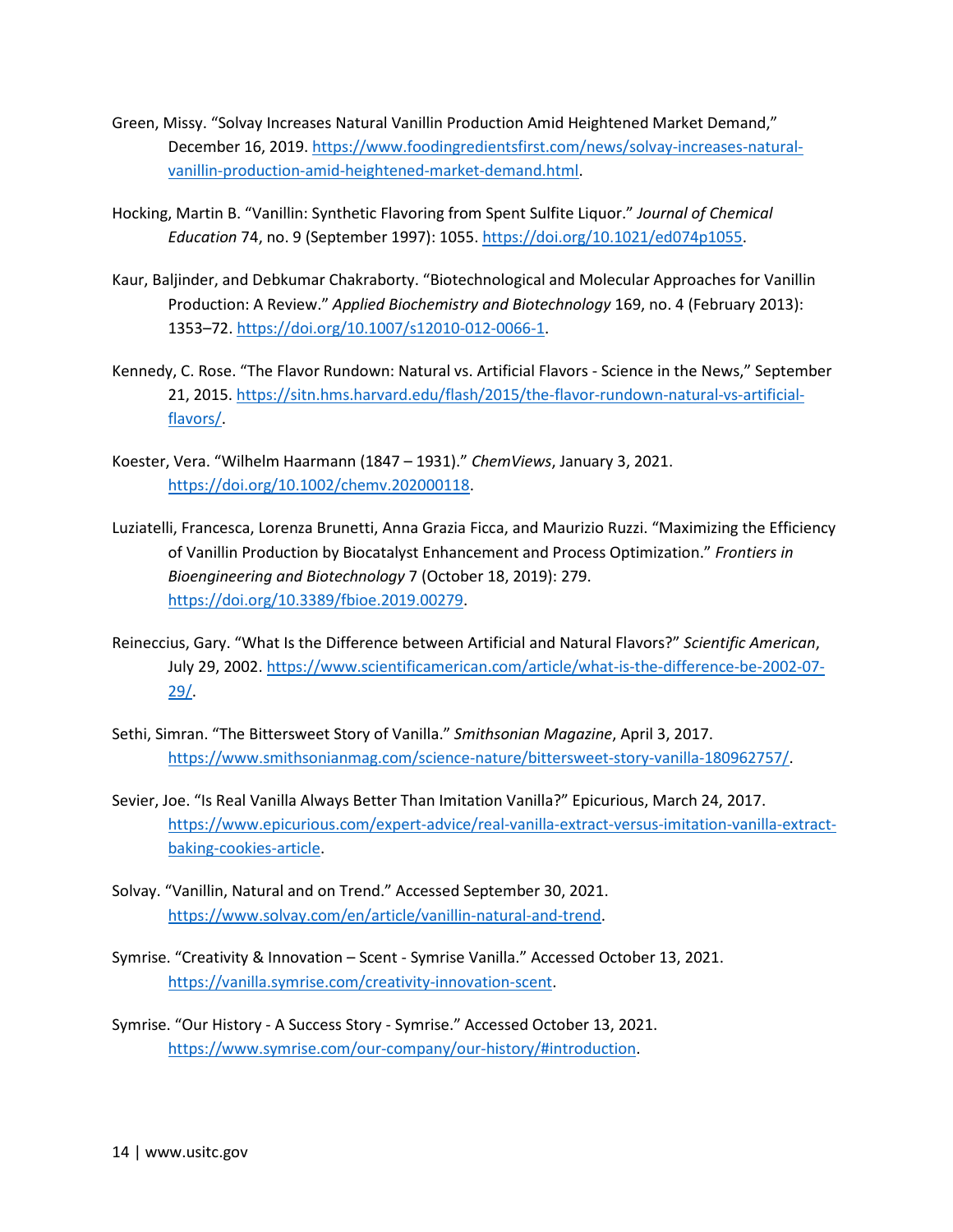- USITC. *Generalized System of Preferences, Possible Modifications: 2017 Review*. 332. 4827. USITC, September 2018.
- USITC. *U.S. Trade and Investment with Sub-Saharan Africa: Recent Trends and New Developments*. Factfinding Investigation. 5043, March 2020. [https://www.usitc.gov/publications/332/pub5043.pdf.](https://www.usitc.gov/publications/332/pub5043.pdf)
- Vox Creative. "A Brief History of Making and Faking Flavor." Accessed October 13, 2021. [https://www.voxcreative.com/sponsored/9443515/a-brief-history-of-making-and-faking-flavor.](https://www.voxcreative.com/sponsored/9443515/a-brief-history-of-making-and-faking-flavor)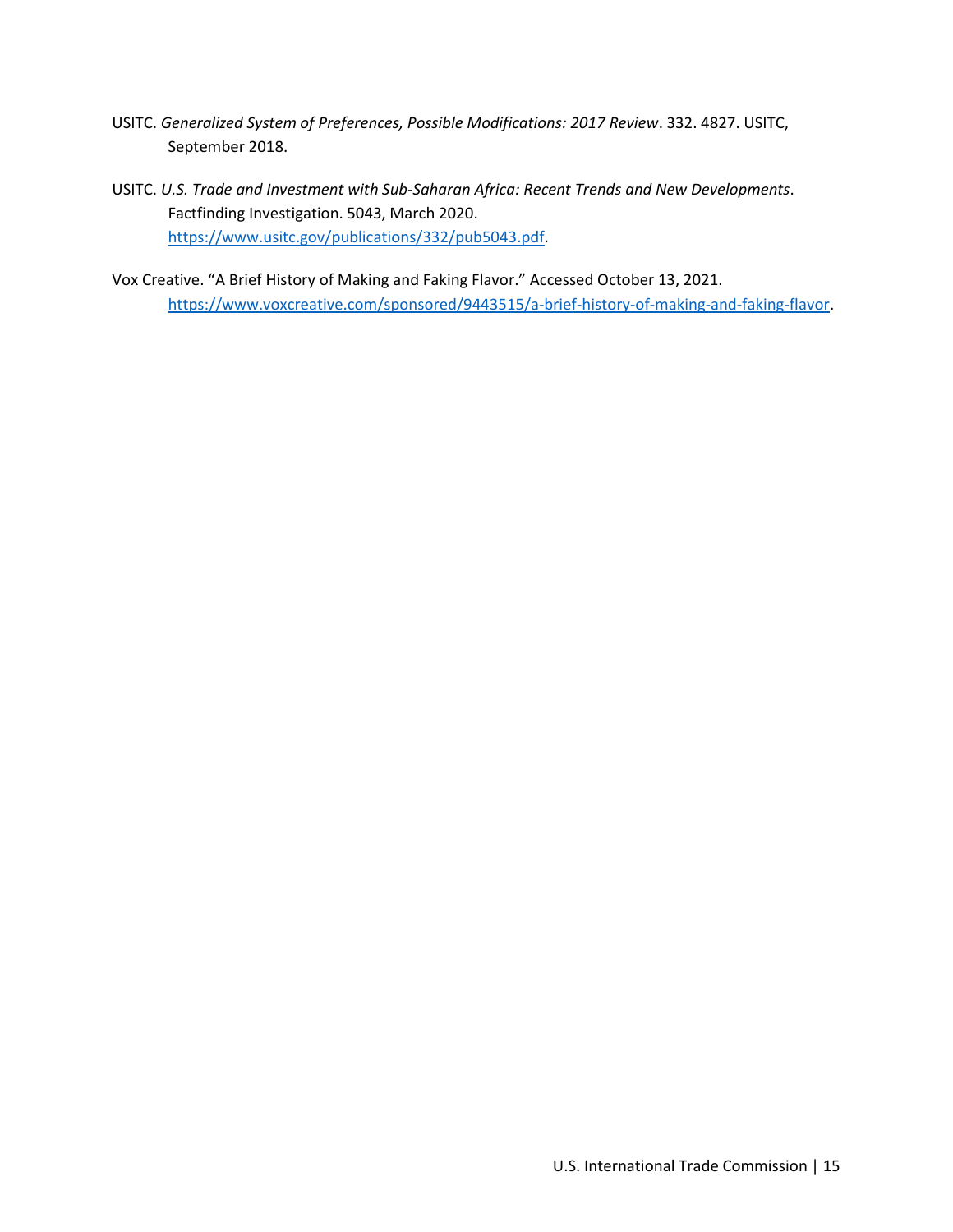# **Appendix A U.S. Imports Data Tables**

| Country   | 2016                     | 2017                         | 2018       | 2019                         | 2020       | 2021 (Jan-Aug) |
|-----------|--------------------------|------------------------------|------------|------------------------------|------------|----------------|
| China     | 31,192,858               | 28,582,692                   | 38,751,626 | 34,855,130                   | 47,475,028 | 39,773,974     |
| Norway    | 4,205,888                | 4,301,931                    | 7,346,227  | 8,492,970                    | 22,225,360 | 13,780,676     |
| Indonesia | 4,587,901                | 5,434,353                    | 7,778,206  | 11,060,834                   | 11,906,174 | 9,554,708      |
| France    | 1,032,956                | 2,119,870                    | 4,217,895  | 6,661,823                    | 8,186,025  | 6,313,178      |
| India     | 49,268                   | 568,783                      | 1,139,508  | 1,896,074                    | 2,545,208  | 1,388,664      |
| Italy     | $\overline{\phantom{a}}$ |                              | 448,523    | 260,794                      | 1,405,120  | 952,837        |
| Singapore | $\overline{\phantom{a}}$ | $\qquad \qquad \blacksquare$ |            | $\qquad \qquad \blacksquare$ | 1,241,010  | 1,499,476      |
| Germany   | 253,383                  | 68,694                       | 11,622     | 8,043                        | 562,242    | 42,002         |
| Canada    | 8,848                    | 39,948                       | 4,760      | 2,380                        | 65,069     | 6,804          |
| Dominican | 52,624                   | 85,841                       | 88,106     | 22,809                       | 15,495     | 2,425          |
| Republic  |                          |                              |            |                              |            |                |
| All Other | 845,592                  | 2,497,116                    | 2,031,130  | 90,678                       | 45,738     | 105,988        |
| Total     | 42,229,318               | 43,699,228                   | 61,817,603 | 63,351,535                   | 95,672,469 | 73,420,732     |

**Table A.1** U.S. imports of vanillin 2016–2020, January–August 2021 (value, dollars); sorted full year 2020

Source: USITC DataWeb/USDOC for HTSUS statistical reporting number 2912.41.0000.

|  | Table A.2 U.S. imports of vanillin 2016-August 2021 (quantity, metric tons) |
|--|-----------------------------------------------------------------------------|
|  |                                                                             |

| Country   | 2016     | 2017                     | 2018                     | 2019           | 2020         | 2021 (Jan-Aug) |
|-----------|----------|--------------------------|--------------------------|----------------|--------------|----------------|
| China     | 2,563    | 2,168                    | 2,719                    | 2,652          | 2,249        | 1,744          |
| Norway    | 339      | 336                      | 568                      | 644            | 620          | 385            |
| Indonesia | 444      | 570                      | 734                      | 838            | 218          | 198            |
| France    | 13       | 57                       | 52                       | 112            | 194          | 158            |
| India     | 5        | 60                       | 113                      | 161            | 103          | 85             |
| Singapore | -        | -                        | $\overline{\phantom{a}}$ | -              | 22           | 42             |
| Germany   | 22       | $\overline{2}$           | 1                        | $\mathbf 0$    | 14           | $\mathbf 0$    |
| Italy     |          | $\overline{\phantom{0}}$ | 47                       | 17             | 8            | 16             |
| Canada    | $\Omega$ | $\overline{2}$           | $\Omega$                 | $\mathbf 0$    | 5            | $\mathbf{0}$   |
| Israel    | 9        | 20                       | 9                        | 9              | 2            |                |
| All Other | 41       | 130                      | 105                      | $\overline{2}$ | $\mathbf{1}$ | $\overline{2}$ |
| Total     | 3,436    | 3,345                    | 4,348                    | 4,434          | 3,437        | 2,630          |

Source: USITC DataWeb/USDOC for HTSUS statistical reporting number 2912.41.0000.

|  |  |  | Table A.3 U.S. imports of ethyl vanillin 2016-August 2021 (value, dollars) |  |
|--|--|--|----------------------------------------------------------------------------|--|
|--|--|--|----------------------------------------------------------------------------|--|

| Country   | 2016      | 2017      | 2018      | 2019      | 2020      | 2021 (Jan-Aug) |
|-----------|-----------|-----------|-----------|-----------|-----------|----------------|
| China     | 4,165,577 | 2,863,652 | 3,607,780 | 2,257,312 | 3,543,307 | 3,190,070      |
| Hong Kong | 0         | 0         |           | 0         | 0         | 42,056         |
| Norway    | 3,484,587 | 4,436,588 | 6,078,440 | 4,074,907 | 2,069,400 | 34,434         |
| Germany   | 0         |           |           | 0         | 0         | 2,532          |
| Ireland   | 0         | 0         | 20,010    | 0         | 0         | $\Omega$       |
| India     | 0         | 45.900    | 0         | 305,800   | 160,850   | $\mathbf{0}$   |
| Total     | 7,650,164 | 7,346,140 | 9,706,230 | 6,638,019 | 5,773,557 | 3,269,092      |

Source: USITC DataWeb/USDOC for HTSUS statistical reporting number 2912.42.0000.